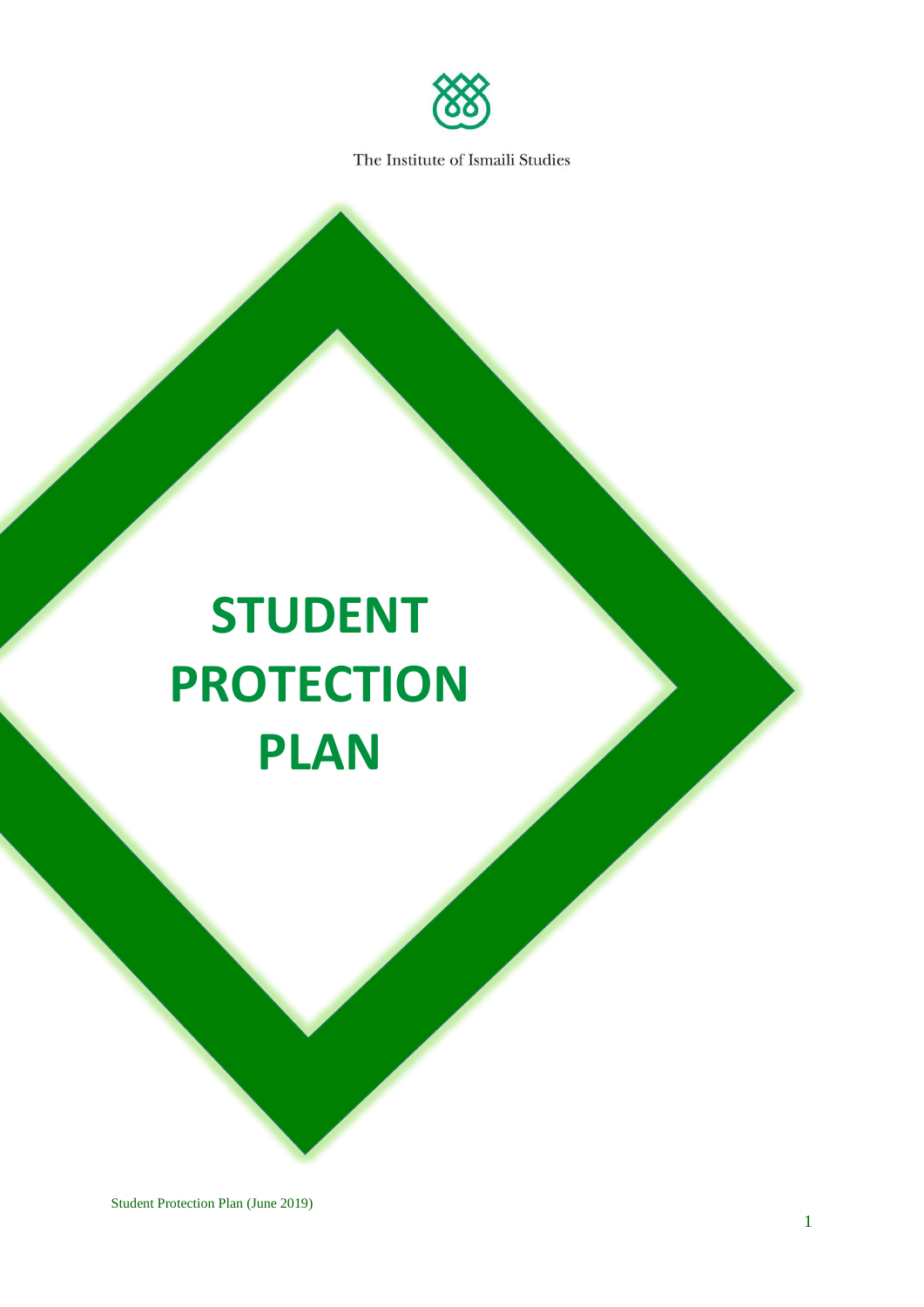

# **Student Protection Plan**

## **1. Introduction**

1.1 In the interest of our students and in accordance with the new regulatory framework governing all higher education providers, all institutions are required to maintain and publish a student protection plan to identify potential risks to the provision of their higher education services. The plan sets out measures we have in place to protect our students in the event of a risk to their continuation of study.

1.2 This plan is being submitted to the Office for Students (OfS) for consideration in May 2018 and will be available to all current and potential students. The measures included in the plan apply to all students studying for a qualification taught by and at the IIS. The plan forms an important part of students' terms and conditions of study. Those students who are registered with us, but taught by another institution, are protected by the student protection plan of the respective University concerned.

# **THE RISKS**

**2. An assessment of the range of risks to the continuation of study for your students;** 2.1 This plan identifies the following range of risks to continuation of study that may arise and assesses the likelihood that any of those risks will crystallise:

- i) the IIS is no longer able to operate or has decided to cease operating;
- ii) the IIS is no longer able to deliver its programmes either on a permanent or temporary basis as a consequence of the removal or suspension of its Tier 4 Sponsor Licence;
- iii) closure of our building where we are unable to provide suitable alternative premises;
- iv) temporary closure of our premises as a consequence of a health and safety, fire risk or major incident;
- v) the IIS is no longer able to offer its programmes because a validating body has withdrawn validation;
- vi) the IIS is no longer able to deliver material components of one or more programmes.

2.2 The IIS is no longer able to operate or has decided to cease operating (risk 2.1.*i*) 2.2.1 The risk that the IIS as a whole is unable to operate is extremely low because it does not operate on a commercial basis. The IIS is directly funded by grants from His Highness the Aga Khan, the Aga Foundation and other supporters including donors from the Ismaili community. Its mandate and mission is principally concerned with the advancement of education, research and scholarship into the 'religious, spiritual, intellectual and cultural heritage of the Shia Imami Ismaili Tariqa of Islam and to conduct and support research into any other faiths, beliefs or practices'. Such needs are required on an indefinite basis which is reflected in the generosity and longevity of its source of financial support. It also has robust management and governance structures in place to ensure it complies with all regulatory and statutory requirements. The risk of institutional closure or being unable to operate is extremely low.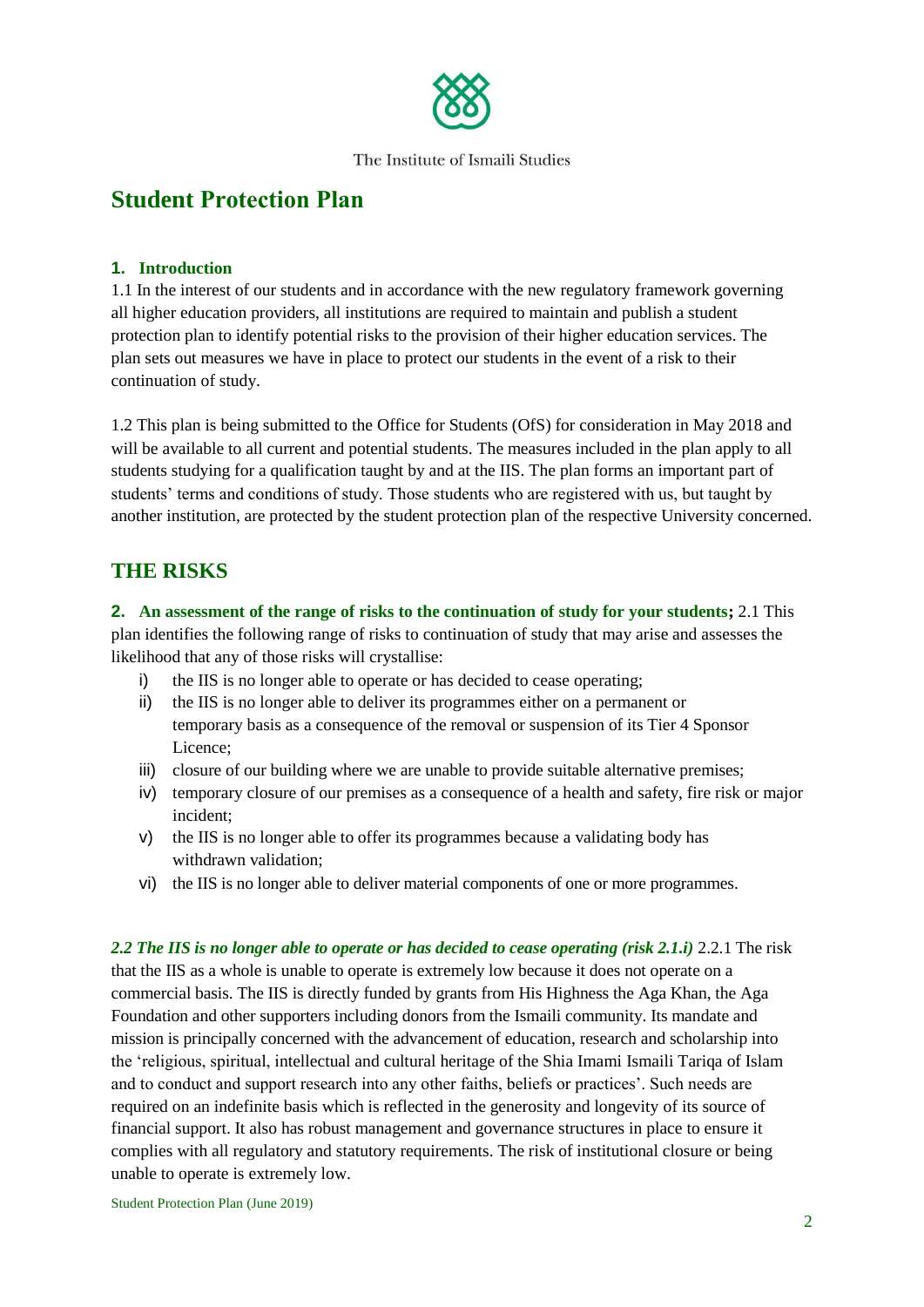

# *2.3 The IIS is no longer able to deliver its programmes to international students either on a permanent or temporary basis as a consequence of the removal or suspension of its Tier 4 Sponsor Licence (risk 2.1.ii)*

2.3.1 The IIS has a Tier 4 Sponsor Status with the UKVI and an excellent track record in complying with the terms of its licence agreement. Our rigorous monitoring processes are designed to ensure we continue to comply with the requirements of our Sponsor Licence. Relevant designated members of staff have specialist knowledge of the relevant regulations and ensure they keep abreast of any regulatory changes as these arise. Given our effective track record, including our successful outcomes from QAA review and annual monitoring as well as our comprehensive procedures for attendance and progress monitoring, it is unlikely that the UKVI would find it necessary to suspend or revoke our sponsorship licence. Consequently, we assess the risk of such an occurrence as low.

# *2.4 Closure of one of our buildings involving a significant change of location or where we are unable to provide suitable alternative premises; (risk 2.1.iii)*

2.4.1 In establishing the IIS forty-one years ago, the decision was taken to locate it in London and this remains an important part of its overall strategy. The IIS moved to a new, purpose built accommodation in July 2018. This strategic project has been carefully planned since 2010. The IIS is no longer dependent on a commercial lease and the new building secures its long-term accommodation needs as well as providing an exemplary environment for teaching, learning, research and academic collaboration. Hence, the risk of closure and being unable to provide suitable alternative teaching accommodation or subsequent relocation is extremely low.

# *2.5 Temporary closure of our premises as a consequence of a health and safety, fire risk or major incident; (risk 2.1.iv)*

2.5.1 We comply with all relevant health and safety legislation, minimizing the associated risks of such an occurrence which are entirely within our control. However, we recognise that we cannot guarantee immunity from factors beyond our control including any major incidents that could result in temporary closure and/or the safe evacuation of students. To date, such events have not occurred and the associated risk level is likely to remain stable. We assess this risk as low.

## *2.6 The IIS is no longer able to offer its programmes because a validating body has withdrawn validation; (risk 2.1.v)*

2.6.1 The IIS has excellent academic standards and student outcomes, with well-established and thorough quality assurance procedures that have been recognised by validating partners and through QAA review and annual monitoring exercises.

2.6.2 Notwithstanding the above, the IIS recognises validation is also dependent on the institutional policy of individual validating bodies. Our validating partners are reputable universities and are unlikely to make frequent changes to their institutional policies. We would therefore expect to be informed of changes in good time to make alternative arrangements. In addition, termination notice periods in the Memorandum of Agreements have been negotiated to allow enough time for the IIS to find alternative partners. The terms of the MOA will enable us to maintain students' continuity of study by enabling all students to complete their studies before such withdrawal or termination takes effect. The IIS will also work with its validating partner in developing a suitable exit plan to ensure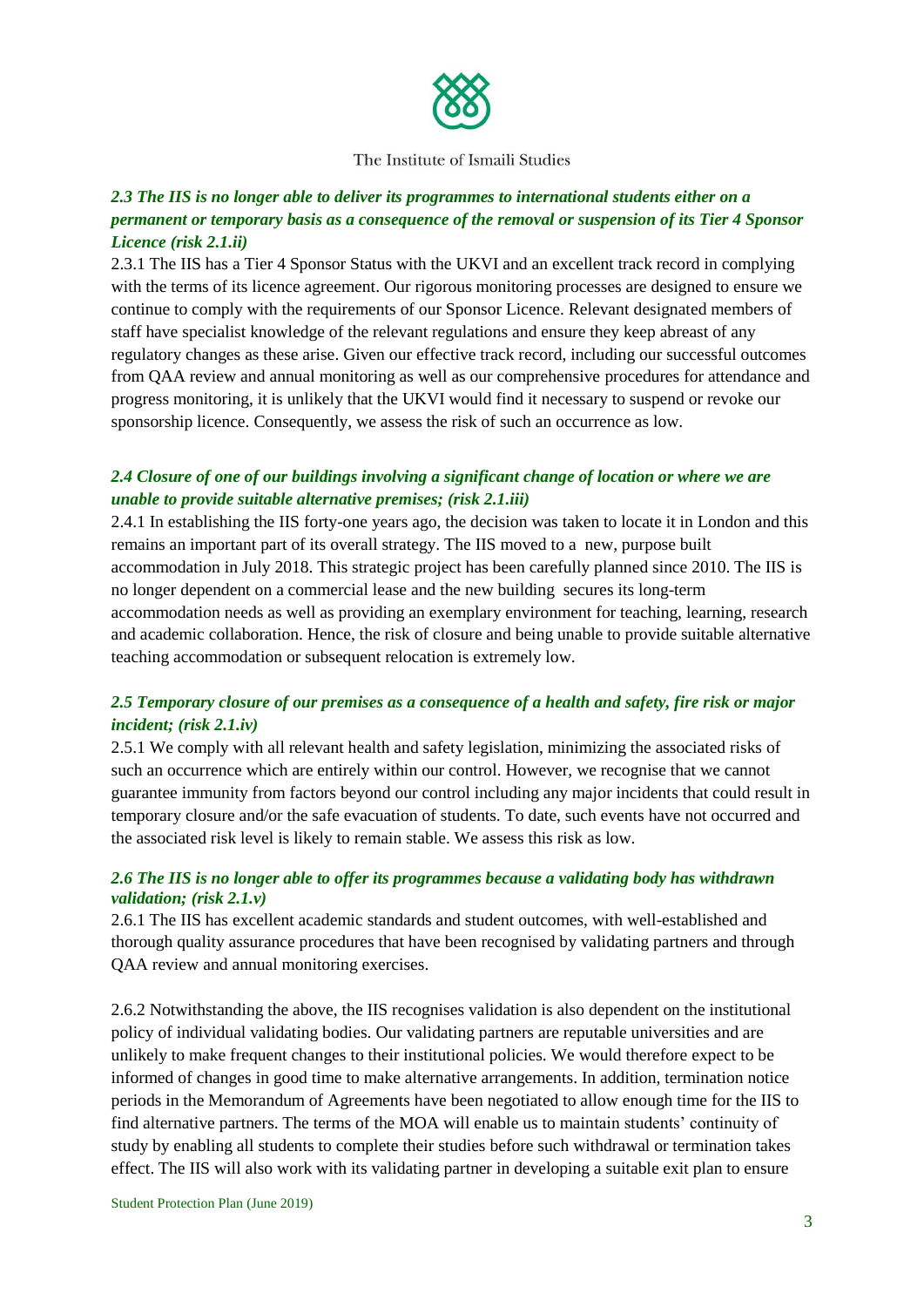

careful management of the winding down of the programme and to maintain protection of continuing students. Consequently, we assess the risk as low

# *2.7 The IIS is no longer able to deliver material components of one or more programmes; (risk 2.1.vi)*

**2.7.1** The IIS is fortunate in having an extensive range of expert academic staff. Individual staff expertise and availability of resources is taken into account during programme design and development. Students have access to a wide range of scholars many of whom are active researchers in their respective specialist fields. There are few instances where teaching a particular specialism is dependent on a single individual and where this occurs it constitutes a very small proportion of an overall programme or module.

**2.7.2** We already utilise the services of visiting lecturers and we maintain a register of such individuals. We will continue to seek expertise from outside the IIS for those subjects where we do not have such expertise. Our academics also work in fields which overlap extensively. Hence, where appropriate they can take care of a range of subjects where the necessity arises. Where this is not feasible, we will appoint visiting lecturers to cover in the interim.

**2.7.3** Where a permanent member of staff is temporarily unavailable or leaves, we will appoint visiting lecturers in the interim from an established pool of expert academics. We therefore assess the risk of being unable to deliver material components of one or more of our programmes as low.

# **MITIGATION MEASURES**

# **3. The measures we will put in place to mitigate those risks that we consider to be reasonably likely to crystallise;**

*3.1 The IIS is no longer able to operate or has decided to cease operating (risk 2.1.i);* In the unlikely event that the IIS is no longer able to operate or no longer intends to operate, it will take all reasonable steps to maintain continuity of study and protect the students through the following measures:

- i) ensure all students are able to complete their programme of study through a structured 'teach out' process, working in close liaison with the validating body and in accordance with the relevant terms of the MoA;
- ii) take steps to close all programmes to new entrants through the discontinuation of all marketing and student recruitment and advise any applicants or prospective applicants accordingly;
- iii) where it is not possible for students to complete their programme of study with us, take appropriate steps to enable them to transfer to the validating body or another suitable alternative.
- i) maintain the sponsorship and stipend for all affected students until they complete their studies, including any enhancement that may be required in the unlikely event they need to transfer to another institution.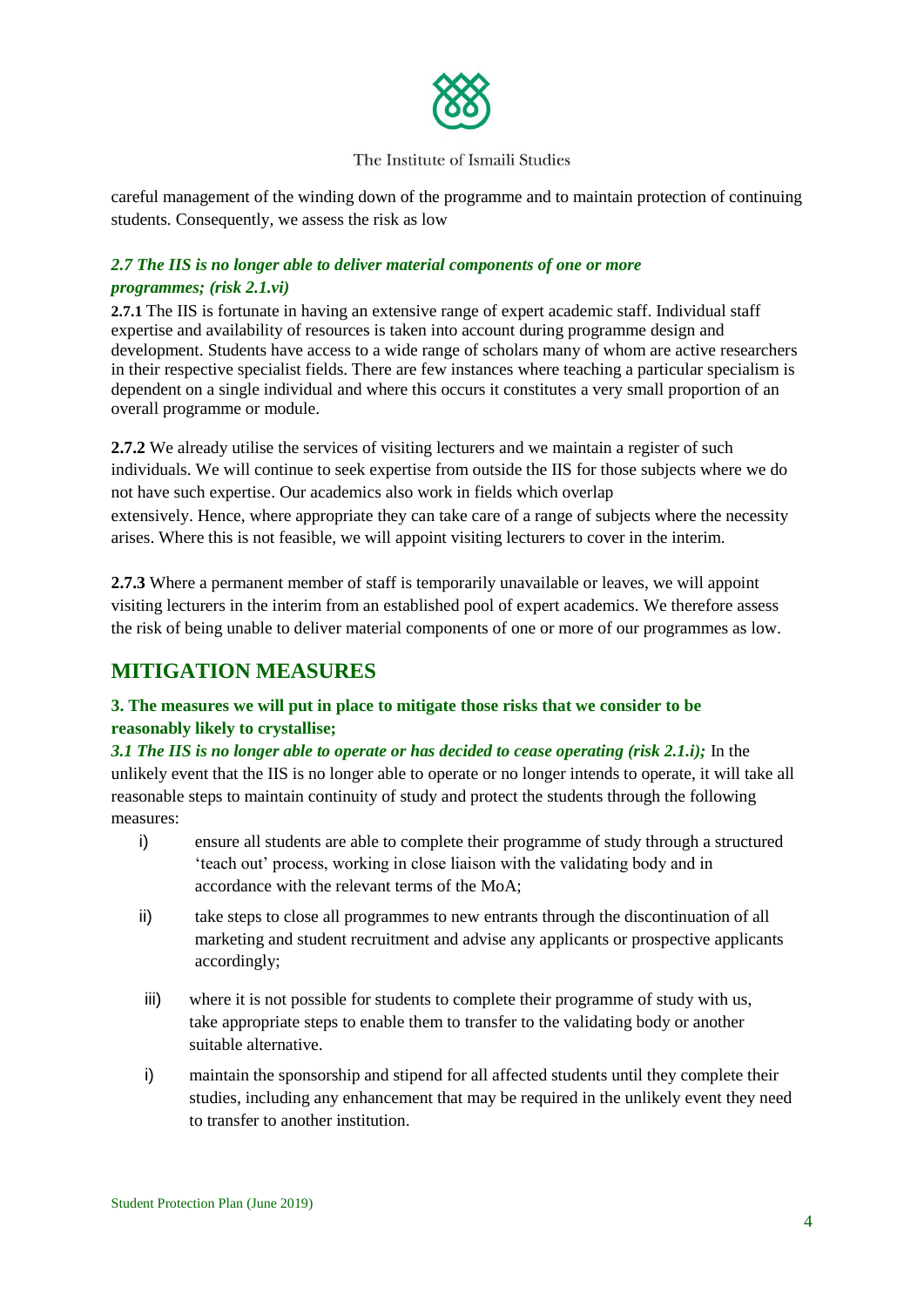

# **3.2** *The IIS is no longer able to deliver its programmes either on a permanent or temporary basis as a consequence of the removal or suspension of its Tier 4 Sponsor Licence; (risk 2.1.ii)*

3.3.1 In the unlikely event of our Tier 4 Sponsor Licence being suspended, the IIS will take all reasonable steps to minimise any consequent disruption to affected students through the following measures:

- ii) work with UKVI and our validating partner to enable all enrolled students to complete their programme of study either at the IIS or where this is not possible at another UKVI sponsor, normally the validating University;
- iii) subject to the agreement of the UKVI, allow students in receipt of a CAS to formally enrol and commence their programme of study;
- iv) suspend any further recruitment during the period of suspension or revocation and inform applicants accordingly;
- v) offer the opportunity to students who have not yet arrived in the UK to defer study pending resolution of the suspension or revocation;
- vi) develop an implementation plan and liaise with all relevant stakeholders including the OfS, UKVI and validating bodies to ensure students are protected;
- vii) keep students regularly informed of their options and provide pastoral and academic support to enable them to complete their studies;
- viii) assist students to transfer to another institution, (in the first instance this would normally be the relevant validating University), to continue their programme or undertake an alternative where such continuity of study cannot be maintained and advise applicants and offer holders of their options;
- ix) maintain the scholarship and stipend in full throughout the period of study where a student transfers to another institution or programme.

# *3.3 Closure of one of our buildings where we are unable to provide suitable alternative premises; (risk 2.1.iii)*

3.3.1 In the event of the closure of our building the IIS will take all reasonable steps to maintain continuity of study through the following measures:

- i) develop a structured implementation plan as part of the overall project management;
- ii) develop an effective communication plan to keep students regularly informed about progress in relocating to the new premises;
- iii) make any necessary alterations to the timetable and assessment schedule.

# *3.4 Temporary closure of our premises as a consequence of a health and safety, fire risk or major incident; (risk 2.1.iv)*

3.4.1 The IIS will make every effort to maintain programme delivery in the event of any major disruption, to its normal day to day activities through the following measures: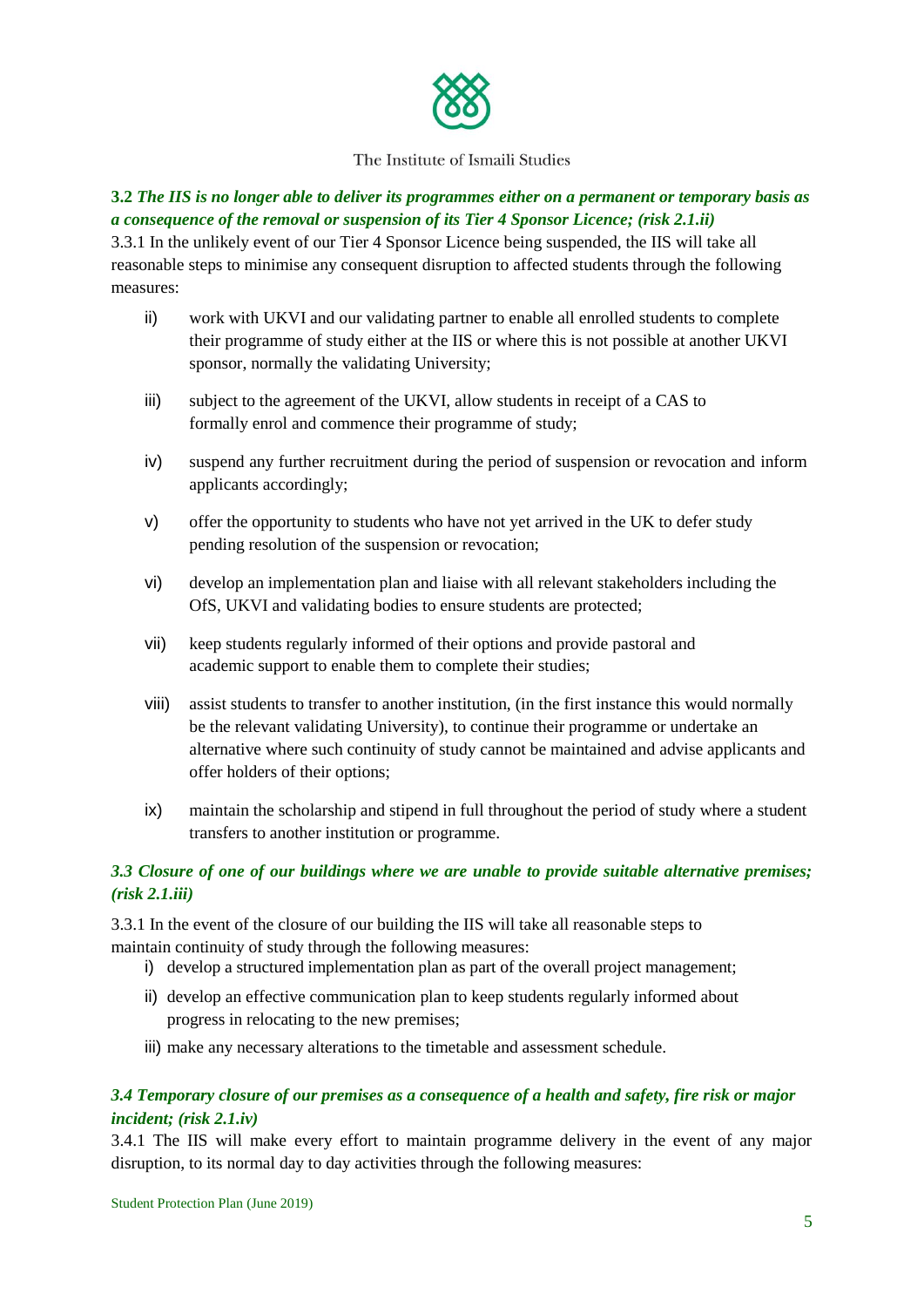

- x) relocate delivery until the disruption or incident has ceased;
- xi) change the timetable or delivery method until the situation is satisfactorily resolved;
- iv) provide additional pastoral and tutorial support to assist students and minimise the impact of such disruptions;
- xii)conduct an equality impact assessment to ensure any proposed changes are accessible to all affected students.

# *3.5 The IIS is no longer able to offer its programmes because a validating body has withdrawn validation; (risk 2.1.v)*

- iii) work with the validating University to ensure all enrolled students are able to continue to complete their studies as set out in the relevant MOA;
- iv) where it is not feasible to implement 'teach out' arrangements, provide students with the opportunity to complete their programme or an equivalent alternative at the validating University or another provider;
- v) keep students fully informed of such changes at all stages of the process and provide assistance on a one-to one and cohort basis;
- vi) suspend marketing and recruitment until a new validating partner has been secured and notify applicants accordingly.

vii)seek to procure a successor validator to secure the longevity of our programmes.

# *3.6 The IIS is no longer able to deliver material components of one or more programmes; (risk 2.1.vi)*

3.6.1 In the event of being unable to offer material components of one or more programmes, we will make any necessary programme or module amendments in accordance with our procedure for programme modification and the relevant requirements of our validating body. Students will be consulted regarding any proposed change including exploring various options for any appropriate alternatives. Ordinarily, any material changes to a programme or significant module amendment would only be introduced at least 12 weeks in advance and with student agreement. Applicants and offer holders will also be notified of any material changes in sufficient time to enable them to withdraw their acceptance or explore alternative options. In such instances, the IIS would make every effort to support such applicants and offer holders in finding a suitable alternative.

#### **4.1 Compensation policy**

4.1.1 All students are fully funded by the IIS through a scholarship scheme which includes free tuition and residential accommodation. Furthermore, students receive a stipend including any incidental travel costs throughout their programme. Students do not access loans from the Student Loans Company and scholarships are non-means tested. There are no circumstances in which a student would be responsible for paying their own fees or contributing to their maintenance costs. As all students are fully funded for both their tuition and maintenance costs, there are very limited circumstances in which it would be necessary to provide any form of financial compensation.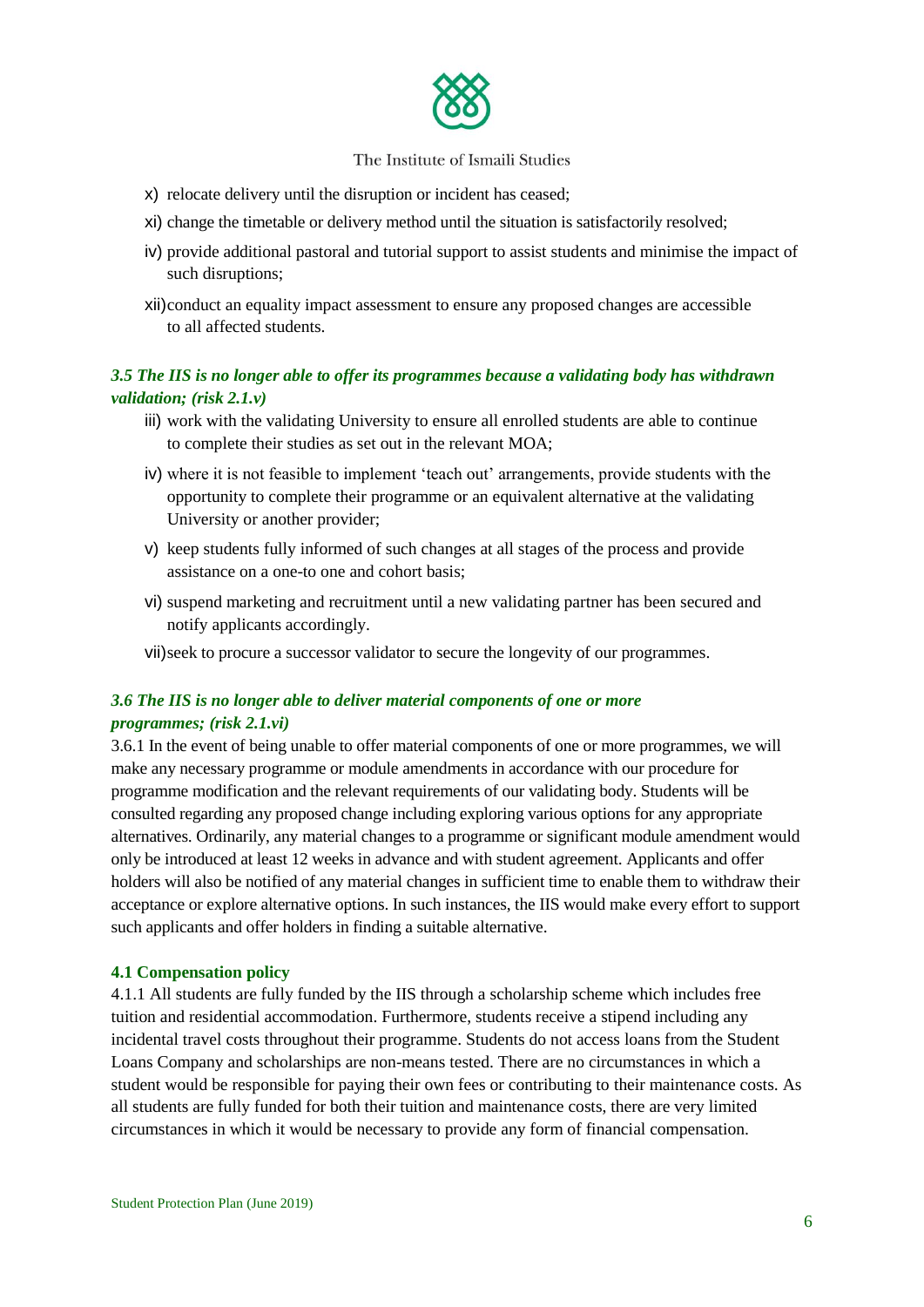

4.1.2 The IIS will continue to honour its scholarship commitment to preserve continuation of study where a student needed to transfer programme or location of study. The IIS would also provide an enhanced scholarship and stipend to meet any additional reasonable living expenses or higher tuition costs. Such circumstances would only be likely to arise in a limited range of circumstances such as the closure or change in location of a third party provider.

# **5. Information about how you will communicate with students about your student protection plan**

5.1 We will publicise our student protection plan to current and prospective students on our website and ensure the plan is accessible at relevant points in the recruitment and admissions process. It will also be available on Moodle, in student handbooks and appropriately referenced in the prospectus and IIS terms and conditions.

5.2 We will ensure that staff are aware of the implications of our student protection plan when they propose programme changes, by incorporating the plan in our procedure for programme changes and re-approval processes.

5.3 We will also inform students and members of staff regarding any subsequent changes to the plan through publication on our website, e-mail bulletins and existing training and awareness raising.

# **6. How you will work with your current students in the development of your student protection plan?**

6.1 The IIS maintains a robust system whereby students participate in decision-making processes and contribute to the quality assurance, development and enhancement of their educational experience. Students participated in the initial creation of the plan through a dedicated workshop and will continue to participate in its review and subsequent development through the wide range of committees they participate in.

6.2. The plan will be reviewed biennially by the Quality Assurance and Evaluation Unit, and students' active participation and feedback will be an essential part of the process through our established student engagement processes. Representatives from the student body from each cohort will provide specific input, liaising with their peers to ensure feedback is received from across the student community. Additionally, student representatives will be in attendance at the relevant meeting of the Oversight Group when any subsequent revisions to the plan are approved.

6.3 Relevant committees will consider student feedback when reviewing and/or evaluating the effectiveness and impact of the plan in practice.